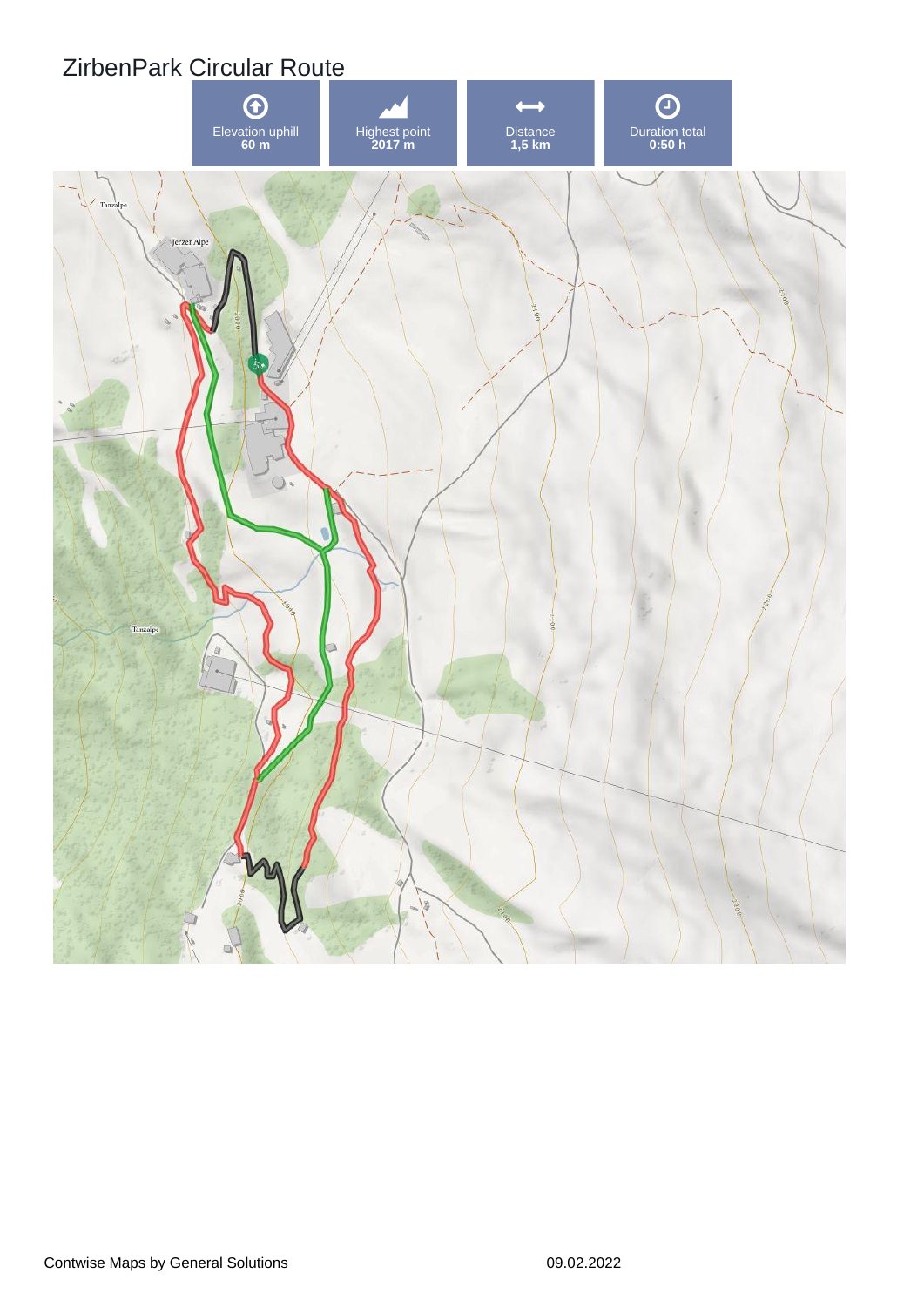### ZirbenPark Circular Route



## **f** Information

Elevation downhill **60**

Starting point

**Mittelstation of the mountain lift Hochzeiger**

#### Destination point

**Mittelstation of the mountain lift Hochzeiger**

#### Path surface

**Large sections that are very steep and have a loose subsoil.** 

**The round is only recommended for experienced Swiss Track drivers.**

#### Parking

**3 disabled parking spaces at the valley station of the Hochzeiger Bergbahnen.**

### Arrival, public transport

**Take the bus to the stop Jerzens Hochzeiger. Afterwards you can walk to the middle station. Or you can use the gondola as an ascent aid.**

### Public toilet available

**At the bottom station or in the pointer restaurant. There is a wheelchair toilet near the valley station and in the Zeigerrestaurant.**

Suitable for wheelchairs

• Hike with moderate incline or demanding or bumpy surface in places

# **A** Type of Route

☑ Swiss Trac Tour

# Contact

#### Name

### **Ortsinformation Jerzens**

| Street / number | Liss           |
|-----------------|----------------|
| Zip code        | 6474           |
| Town            | <b>Jerzens</b> |



**Swiss Trac Tour:** It is a level road to get to the ticket office at the valley station of Hochzeiger gondola from the car park. From there, take a lift to the gondola access on the first floor. Right next to the lift on the ground floor is a wheelchair-accessible toilet. Entry to the gondola is via a mobile ramp. The gondola can accommodate wheelchairs with a maximum width of 60 cm. The Swiss-Trac can be transported in the same gondola or in the following gondola by accompanying persons. At the top station the gondola staff will again be of assistance to exit the gondola with a mobile ramp. Adjacent to the top station of the gondola you will find the catered mountain hut "Zeigerrestaurant". It can be accessed across a meadow, which is hard to navigate and then via a ramp with a considerable gradient. There is a wheelchair-accessible toilet in the basement which is, however, not easy to find as it is not incorporated in the signposted area. Please note that during the summer part of the lift is covered by banners and making it hard to spot. The toilet is spacious and offers enough room for turning circles.

Starting at "Zeigerrestaurant" follow the beautifully laid-out 1.5 km long "Zirben" [pine] trail. Please note that there are large sections with a steep incline on loose gravel surface and taking this route is only advisable for experienced Swiss-Trac users. The steeper section passing the "Zirbenzapfen" [pine cone] with a big slide can, however, be bypassed by only taking part of the route. After approx. 2/3 of the trail, you will reach another catered mountain hut, "Tanzlalm". Unfortunately neither the restaurant nor the ground floor toilets are suitable for wheelchair users. The last third of the trail back to the "Zeigerrestaurant" features a steep uphill section.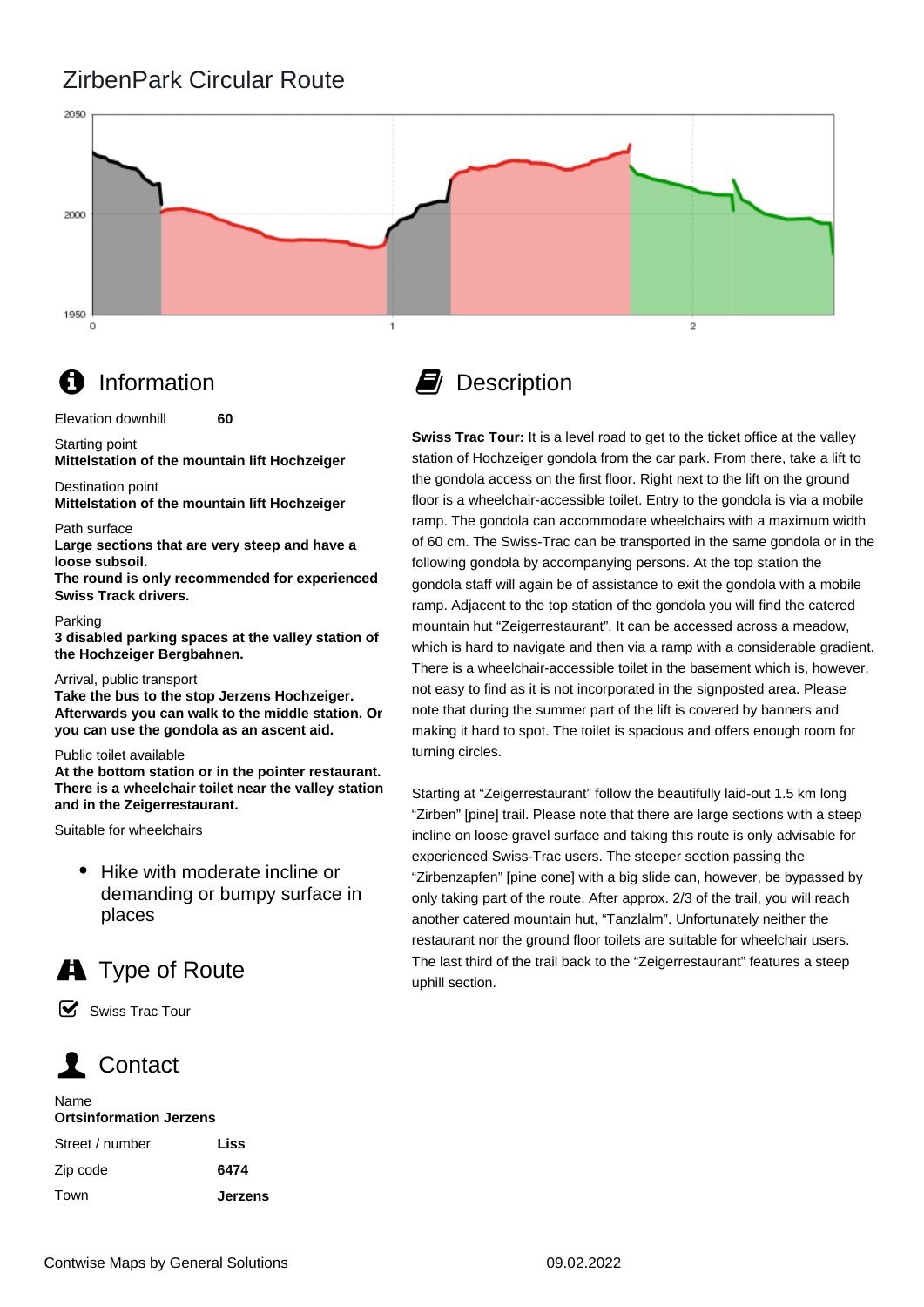E-Mail Phone **+43 (0) 5414 86 999 [info@pitztal.com](mailto:info@pitztal.com)**